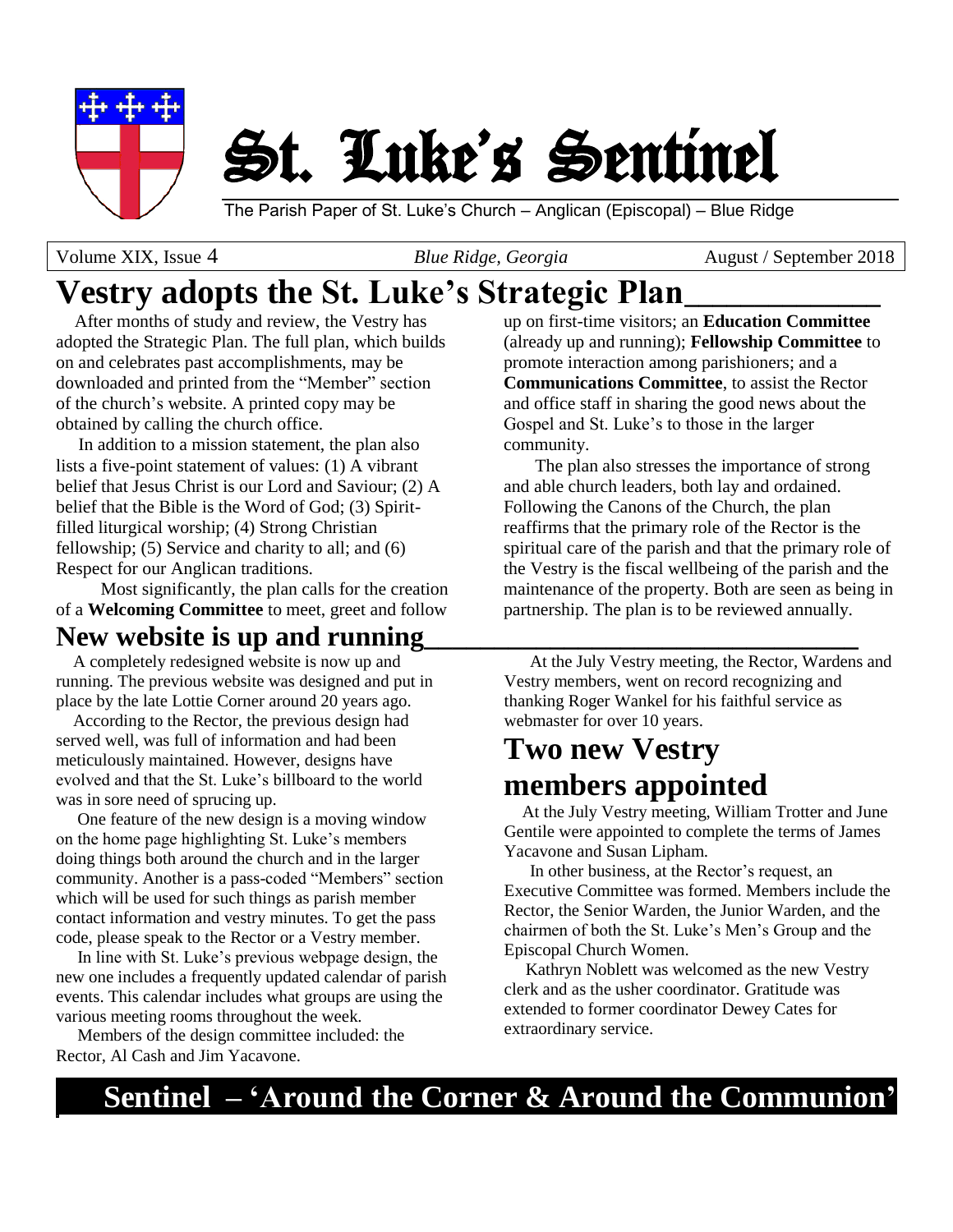# Page 2, St. Luke's Sentinel, August / September 2018 **St. Luke's participates in summer feeding program**

By the Rev. Ronald O. Wikander

In Fannin County, 70 percent of the school children qualify for free or reduced-price meals. The criteria for receiving these meals is directly related to family income. A number of charitable agencies who have banded together to provide a network for the distribution of food in greater Blue Ridge to these students previously mentioned. This action ensures they will have something to eat during the school summer recess. This coalition of organizations consists of local businessmen, Snackin-a-Backpack, Family Connection, and a Faithbased coalition which includes Faith Presbyterian, St. Luke's, and St. Mark's Episcopal of Copperhill, Tenn.

The folks at Faith Presbyterian have coordinated this effort for the last six years. Collectively, these agencies have provided over 119 volunteers to distribute meals three times a week for a period of seven weeks. This amounted to 3080 hot meals (Bright from the Start) and 6160 nonperishable meals; supplemented with a weekly delivery of staples such as cereal, milk, spaghetti, pancake mix, peanut butter and jelly, pasta sauce, canned chicken, and fresh vegetables from the

# **Opportunity for service in the community\_\_\_\_\_\_\_\_\_\_\_\_\_\_\_\_\_\_**

By the Rev. Ronald O. Wikander

 Labor Day weekend is just around the corner, and with it comes another opportunity to be Christ's hands and feet in our community. I am speaking about providing some assistance to the Labor Day Barbecue. The date for this year's event is Monday Sept. 3.

 The Blue Ridge Labor Day Barbecue is an annual fund-raising event for another faith-based coalition known as the Good Samaritans of Fannin County. The group provides food, medicine, electricity, propane and other assistance to those is need.

 While cash certainly helps, and many churches (including our own) provide funds, it is the collective provision of volunteers that makes the difference and assures the success of the operation Chattanooga Regional Food Bank. In addition, books were distributed to the children to enhance their reading enjoyment.

To all the volunteers we owe a debt of thanks. To those who have not yet volunteered, we are on the cusp of expanding the program to the entire county. We have already identified ways to reduce cost, increase efficiency, and make better use of each volunteer's time. That time is rife with rewards! Thank You is heard often and smiles are in abundance. We occasionally receive written thanks and in one instance last year a young lady picked flowers and gave them to our female volunteers. The point is, mere statistics and menus cannot begin to describe the impact this program has on the disadvantaged community. What better way to show the love of Christ than to nourish those who have less than we, whatever their circumstances. This is a great way to give your time and talent to a very worthwhile program.

 *The Rev. Mr. Wikander serves as St. Luke's Community Outreach Coordinator. He may be emailed at vicarwikander@tds.net.*

Victor and I will be preparing ribs and chicken and grilling in the wee hours of the morning. We can always use help in our outdoor kitchen. On the day of the event, many volunteers are needed to serve the food, collect the money, buss the tables, take out the trash, maintain cleanliness, and a host of other items. This year we want to increase the number of volunteers participating so that we can be as conspicuous as we were in the early days of St. Luke's. If you have a St. Luke's T-shirt, please consider wearing it.

Will you please help us achieve that goal? Before you know it, there will be some sign-up sheets to fill out. We hope you will place your name on one of them. This a worthwhile cause, a great opportunity for interfaith fellowship. Resolve to be Good Samaritan!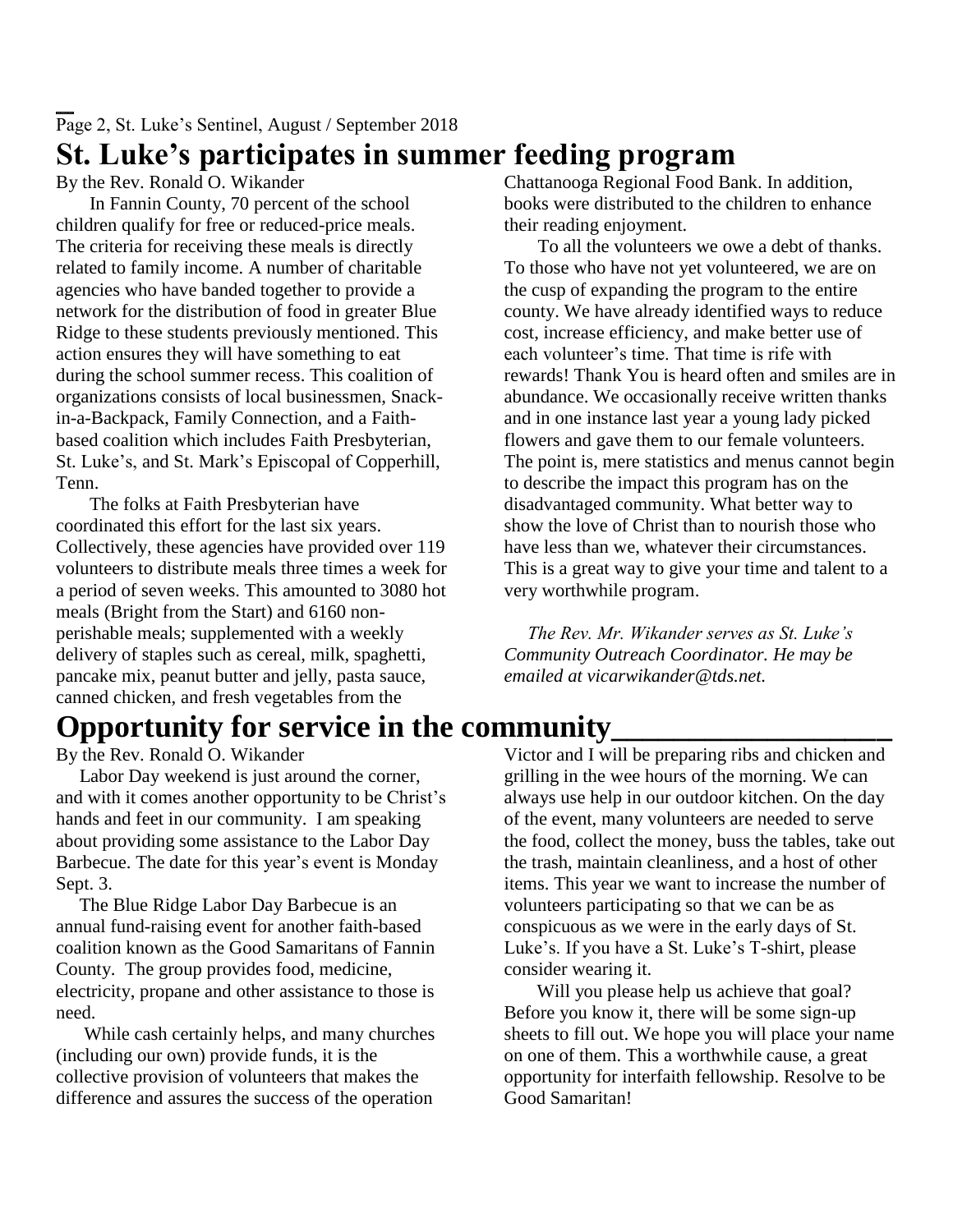# **Recipe of the Month**\_\_\_\_\_\_\_\_\_\_\_\_\_\_\_\_\_\_\_\_\_\_\_\_\_\_\_\_\_\_\_\_\_\_

By Diane Wikander

 This recipe comes from Pat Dearing. Pat and his wife Sherron attend the 10 a.m. Sunday service and have been members of St Luke's for a long time. Pat is a past Senior Warden and currently serves as a member of the Vestry and sings in the choir. He is presently teaching a class on Tuesday morning on America's foundational documents. Sherron is always there right by his side. Pat is very talented and makes all kinds of items for St. Luke's Christmas Bazaar, wind chimes being one example. He is also a great cook and is especially fond of baking. I have tasted many of his cake's and haven't found one I didn't like. The recipe I have for you I have not tried but I am sure it will be yummy.

### **Apple Pie Bundt Cake with Caramel Glaze**

1 box Duncan Hines spice cake mix

3 large eggs

1/3 cup canola vegetable oil

 $\frac{1}{2}$  tsp. pure vanilla extract

½ cup of raisins (dark or golden) or dried cranberries

1 (16 oz.) can apple pie filling (Comstock) 1 tsp. cinnamon 1 ½ cups chopped pecans, divided 1 jar (6 oz.) maraschino cherries

 Place rack in center of oven, preheat to 350 degrees. Grease a 12 cup Bundt pan with butter especially the bottom. Toast pecans 5 to 7 min. careful not to burn. Drain cherries, slice in half, set aside. Slice the apples in the pie filling for better mixing.

 In a large mixing bowl, combine cake mix, eggs, oil, cinnamon, and vanilla. Mix on low speed until combined about 1 min. Continue mixing on medium for 2 minutes, until well mixed. Blend in apples,

3/4 cup pecans (reserve the remainder for the glaze) and the raisins. Don't use the mixer for this step.

 Arrange 3-4 cherry halves round side down, in each of the large indentations at the bottom of the pan, Place 1-2 cherries in the small indentations. Sprinkle 3/4 cup pecans evenly over the bottom of pan. The butter will make a nice toasty glaze.

 Bake 350 for 45 to 55 minutes. Cake is done when center springs back when gently pressed or when sides of cake begin to pull away. Or test with a toothpick. Place pan on a cooling rack and cool completely before glazing or glaze will run off.

### **Caramel Glaze**

4 tbs. (1/2 stick) real butter

4 tbs. granulated sugar

4 tbs. heavy whipping cream 4tbs. light brown sugar packed

 Combine all ingredients in a heavy medium size sauce pan. Heat on medium, constantly stirring with a wooden spoon, until it starts to boil, reduce heat and continue to cook and stir for two minutes. Blend in the remaining pecans and allow to cool and thicken, then drizzle over cake.

 NOTE Use this glaze on a cool cake. You can chill the cake in the refrigerator for 30 minutes if necessary to speed up the process. Don't start making the glaze until cake is cool. *Thank you Pat and God Bless You!*

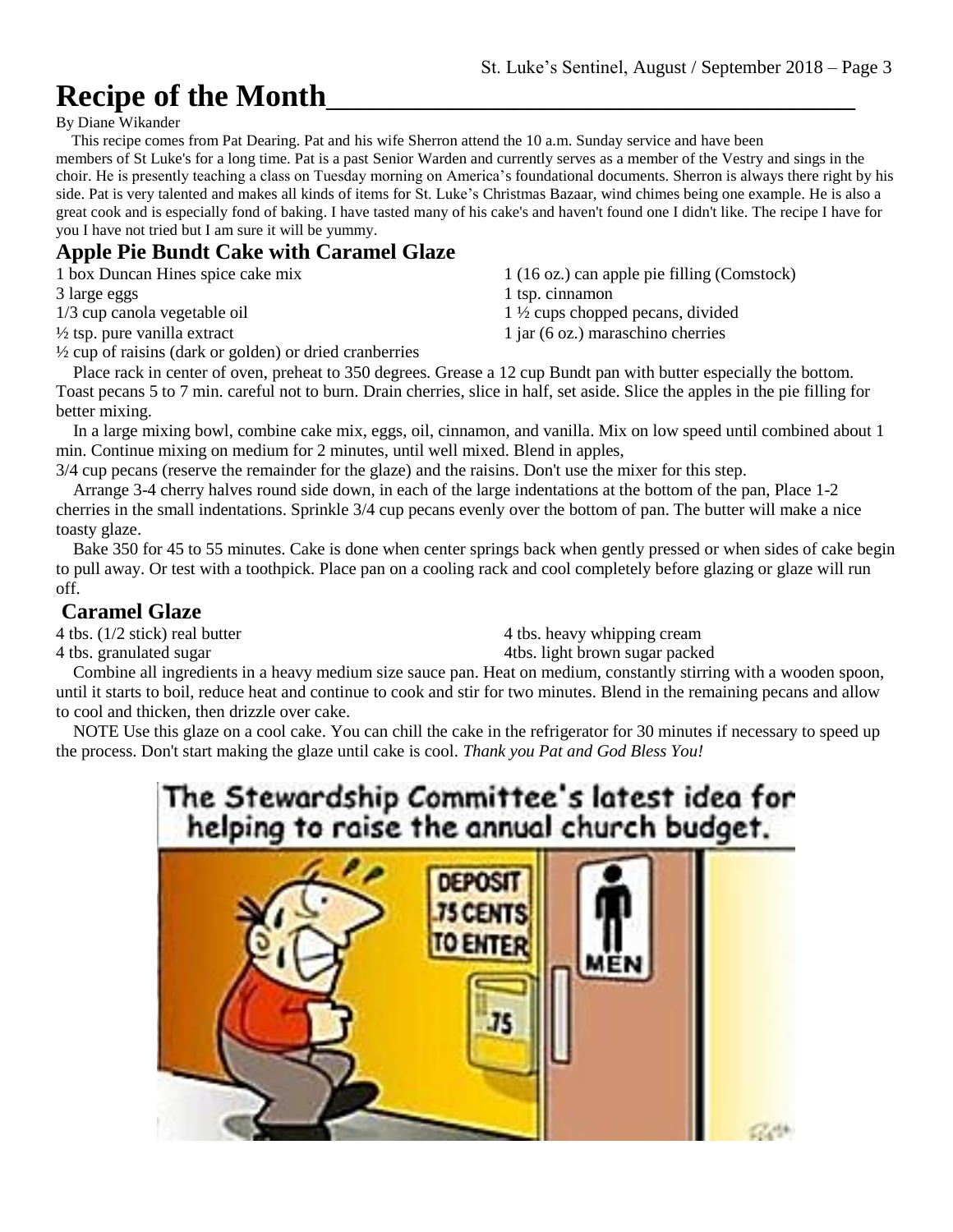### Page 4, St. Luke's Sentinel, August / September 2018 **Frequently asked question about the beliefs and ways of the Church**



*Note: Church people need to be informed people. When people ask what we believe and why we do things as we do, we need to be able to give then an answer. To, that end, the Rector has drawn up a list of frequently asked questions.*

### **What does 'Episcopal' mean?**

'Episcopal' comes from the Greek word meaning bishops or overseers. Churches that have system of polity including bishops or overseers may be called Episcopal and those who attend them may be referred to as Episcopalians. Bishops in the Anglican family are succession with a line of Bishops going back to the early Church and the Apostles themselves.

### **What about 'Anglican?**

'Anglican' refers to the geographical region where our branch of Christianity developed. The term means 'English Church'. Though this expression of the Christian faith had its beginning in the British Isles, Anglican Churches can now be found throughout the world. In the past several decades, many American Churchman have begun referring to themselves as Anglicans rather than Episcopalians. The reason they have done so is show solidarity with faithful Anglicans throughout the world, many of which are now located in Africa and other parts of the developing world.

### **What is the Anglican Communion?**

The family of those churches throughout the world descended from the English church. As the British Empire spread, so did the Church of England. In 1867, bishops from Anglican churches, at the invitation of the Archbishop of Canterbury, met together for the first time at Lambeth Palace. Lambeth conferences have continued and are held about every 10 years. In 2008, another meeting of Anglican bishops was held in Jerusalem. This meeting was styled the Global Anglican Future Conference (GAFCON). Subsequent conferences have followed. The third Global Anglican Future Conference was held in [Jerusalem, Israel](https://en.wikipedia.org/wiki/Jerusalem) from June 17 to 22. At the conclusion of the conference, it was announced that in early 2019 Archbishop [Foley Beach,](https://en.wikipedia.org/wiki/Foley_Beach) Primate of

the [Anglican Church in North America,](https://en.wikipedia.org/wiki/Anglican_Church_in_North_America) will succeed Archbishop [Nicholas Okoh,](https://en.wikipedia.org/wiki/Nicholas_Okoh) Primate of the [Church of](https://en.wikipedia.org/wiki/Church_of_Nigeria)  [Nigeria,](https://en.wikipedia.org/wiki/Church_of_Nigeria) as Chair of GAFCON's Primates Council. **Why do you pray out of a book?**

First, worshippers in the Anglican tradition are encouraged to offer both personal prayers in their own words as well as those "in a book". Prayers taken from the Book of Common Prayer, in fact, aid in forming our own prayers by giving us models. Secondly, we pray out of a book during services of public worship in order to allow everyone to participate. If everyone made up his own prayer, chaos and bedlam would result. When we say "Amen" at the end we make pre-composed prayers our own.

#### **How do I know when to stand, kneel or sit?**

The general rule is: We stand for praise, sit for instruction and kneel for prayer.

**What are the main services that a new worshipper will more than likely encounter on Sunday morning?**  The two main services are Morning Prayer and Sermon and Holy Communion. The early morning service in Anglican churches is almost always Holy Communion, while the later services will often be Morning Prayer two or three times a month. Occasionally, a third service – the Litany – will be said, usually at the end of Morning Prayer. Each service contributes to the spiritual development of the worshipping congregation.

**In a sentence can you summarize the Anglican path?** Anglican faith and practice is rooted in Scripture, grounded in history and focused on making disciples of Jesus today.

### **How can I join?**

For those who have been baptised in another Christian church, that baptism will be accepted, so long as it was administered in the name of the "Father, Son and Holy Ghost (Spirit)". Full reception comes with the rite of Confirmation, at which the candidate affirms or reaffirms His faith in Christ. After which, the Bishop, following the example of the Apostles in Acts 8, lays hands on the candidate and prays for the strengthening gifts of the Holy Spirit.

Those who have made no profession of Christian faith, following instruction, will be baptized and confirmed. Additional information is available from the Rector.

### **What are the duties of a church member?**

They are: To follow Christ; to worship God every Sunday in His Church; and to work and pray and give for the spread of His kingdom.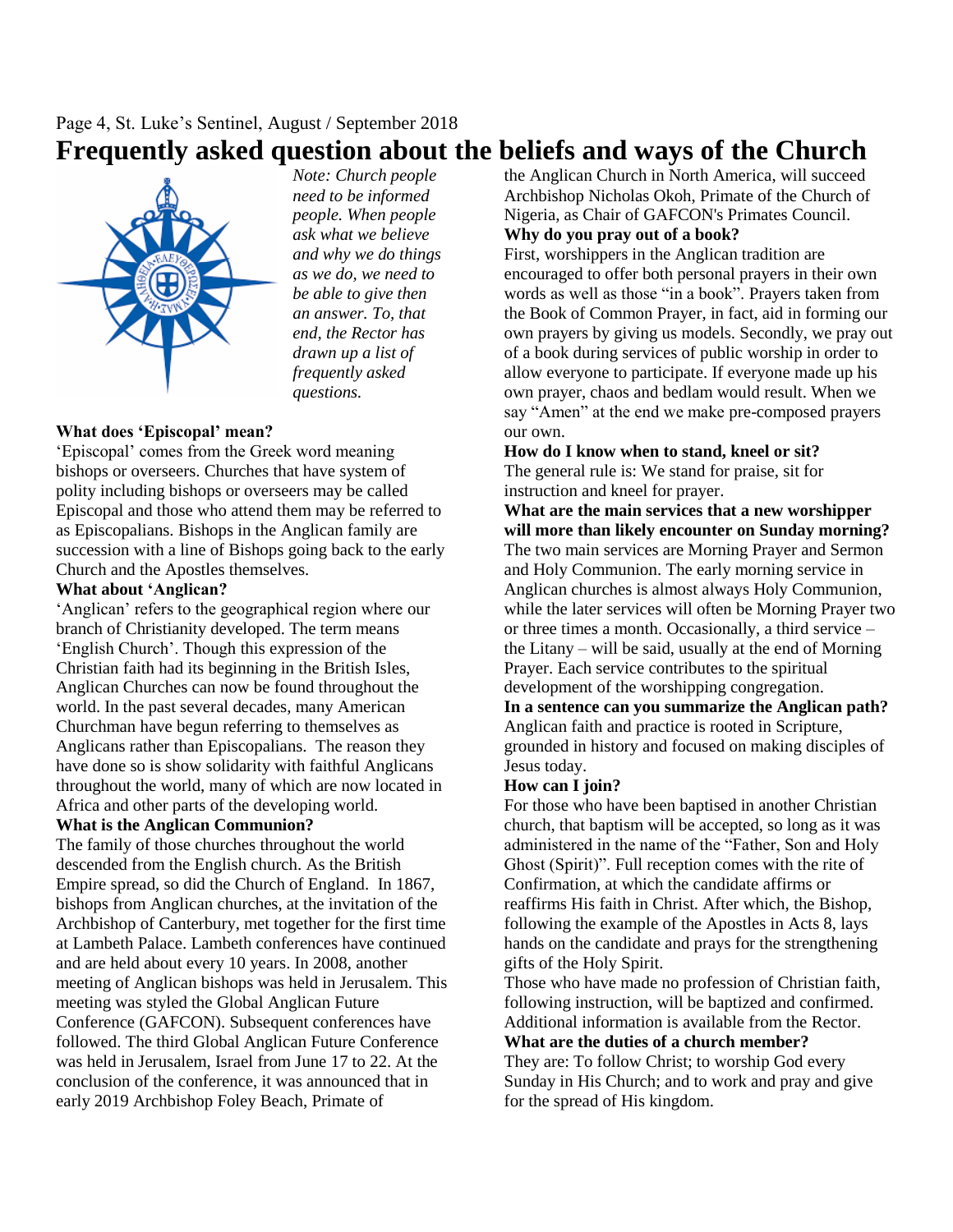## Letting people know we're here



*A team made up of members of the St. Luke's Men's Group began putting in place new church signs on Monday, July 30. Team members included Joe Brandon (project director), the Rev. Ron Wikander, Bob Morgan, Bob Bradley, Jim Noblett and Neil McDonald. Bob Bradley is pictured with a sign placed along Appalachian Highway 515 near Ingles. On the same day, a sign on East First St. near the Chevrolet dealership was replaced. At least three more are slated for various locations. Many thanks to the St. Luke's Men's Group for funding the project and for putting the signs in place.* 

# **A modern-day parable of the Church\_\_\_\_\_\_\_\_\_\_\_\_\_\_\_\_\_\_\_\_\_\_\_\_\_\_\_\_\_\_**

By the Rector

 Jesus used stories to convey truth. Why shouldn't we? Many ministers do. The Rev. Dr. Theodore O. Wedel (1892-1970), warden for many years at the American College of Preachers at the Washington National Cathedral, was an especially good story teller.

In 1953 he wrote a modern-day parable entitled "The Lifesaving Station that Became a Club". Though completely fictious, its message is true and remains relevant for us today. It goes like this:

On a dangerous seacoast stood a small life-saving station. The volunteers who staffed it rescued many souls. After a number of years, though, it was determined a larger station with more boats was needed. So, the volunteers raised money, and the little hut was replaced with a much larger station. The rooms were decorated, and the station took on more the atmosphere of a club.

As time went on, fewer members were interested in going to sea on life-saving missions; so, a crew was hired for this unpleasant work. Not long after, a large

ship wrecked off the coast, and the hired crew members brought in boatloads of cold, wet and halfdrowned people. Many lives were saved, but there was minor damage to some of the furniture.

At the next meeting, most of the members wanted to suspend the club's life-saving activities so as to keep the facility pristine.

 A few, however, insisted that life-saving was the primary purpose of the club. After much discussion, the life-savers were out voted. The minority group went down the road and opened another life-saving station. This new station carried on its mission for a number of years, but eventually it too evolved into a club, and yet another life-saving station had to be founded for those who wanted to continue rescue activities.

The parable concludes with these words: "If you visit that sea coast today, you will find a number of exclusive clubs. Shipwrecks are frequent, but most people drown."

A life-saving station or a comfortable club? Which will it be for my local church?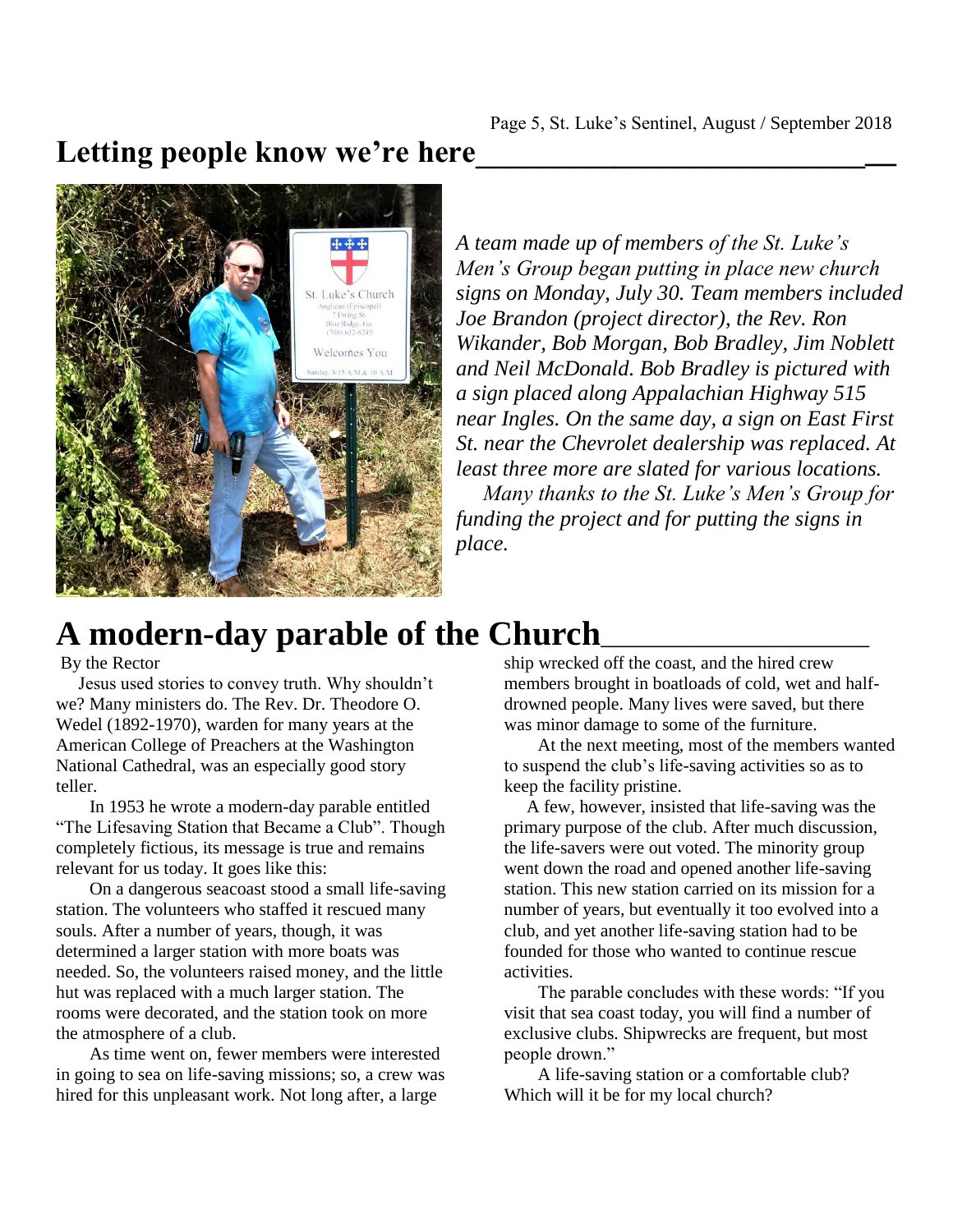### Page 6, St. Luke's Sentinel, August / September 2018 **The saints of St. St. Luke's – St. Augustine of Canterbury \_\_\_**

By James Yacavone

 *In the side chapel of St. Luke's (the Jennus Chapel) there are 16 exquisitely needlepointed chairs which bear the name and heraldic symbol of 16 saints who were prominent in the English church. In this continuing series the Sentinel will highlight each saint and tell you a little about his or* 

*her history.* **St. Augustine (early sixth century – c. 604)**

 Saint Augustine of Canterbury was a Benedictine monk who became the first Archbishop of Canterbury. He is considered the "Apostle to the English" and a founder of the English Church. Augustine was the prior of a monastery in Rome when

Pope Gregory chose him in 595 to lead a mission to Christianize King Æthelberht and his Kingdom of Kent in southeast England. Augustine, with some fellow missionaries, landed in Kent in 597 and proceeded to Æthelberht's main town of Canterbury. Augustine was successful in converting the king to Christianity, and the king allowed the missionaries to preach freely and gave them land to found a monastery. Augustine converted many of the king's subjects. There is an account of him converting thousands of people during a mass baptism on Christmas Day in 597. Pope Gregory sent more missionaries in 601. Roman bishops were established at London and Rochester in 604, and a school was founded to train Anglo-Saxon priests and missionaries. Augustine is buried at St. Augustine's Abbey in Canterbury. He is recognized as a saint by the Anglican Communion, the Roman Catholic Church and the Greek Orthodox Church. His Anglican feast day is May 26.

 St. Augustine's chair at St. Luke's was donated by Jim and Ruby Tresca.

*In the next issue we will discuss another early English saint who is memorialized with a chair in the Jennus Chapel.*

# *On the lighter side . . .*

 A parishioner offered to paint the outside walls of the village church. Half way along the paint was running out and he filled up his bucket with paint thinner. Again the paint ran out and he did the same. Overnight there was a rain storm. On Sunday morning the people complained he had done a crummy job.

 He was very upset and looked up to heaven. "What shall I do, they are all angry with me?" A voice came from heaven. "Repaint, and thin no more."

#### \* \* \* \* \* \* \*

 A boy gave a dollar to the Rector. The clergyman told him he should give it to the poor. "That's why I gave it to you. My dad says you're the poorest preacher we ever had."

\* \* \* \* \* \* \*

 A Roman Catholic priest decided to go to a silent monastery to escape the pressures of his parish. The rule was you could speak two words once every five years. At the end of his first five years he went to his father superior and said "Bad food." The superior nodded his head and the minister went back to his cell for another five years. At the end of ten years he went in and said "Hard bed." Again the superior nodded his head, and he went back till the end of his fifteenth year. This time he said "I quit," and the father superior said "About time too, you have done nothing but complain since you have been here."

 $E_{\mathrm{vangelization\ is\ a\ work\ that\ cannot\ be\ done} }$ by the clergy alone; it can only be done to a very small extent by the clergy at all. There can be no widespread evangelization unless the work is undertaken by the lay people of the Church . . . The main duty of the clergy must be to train the lay members of the congregation in their work of witness.

William Temple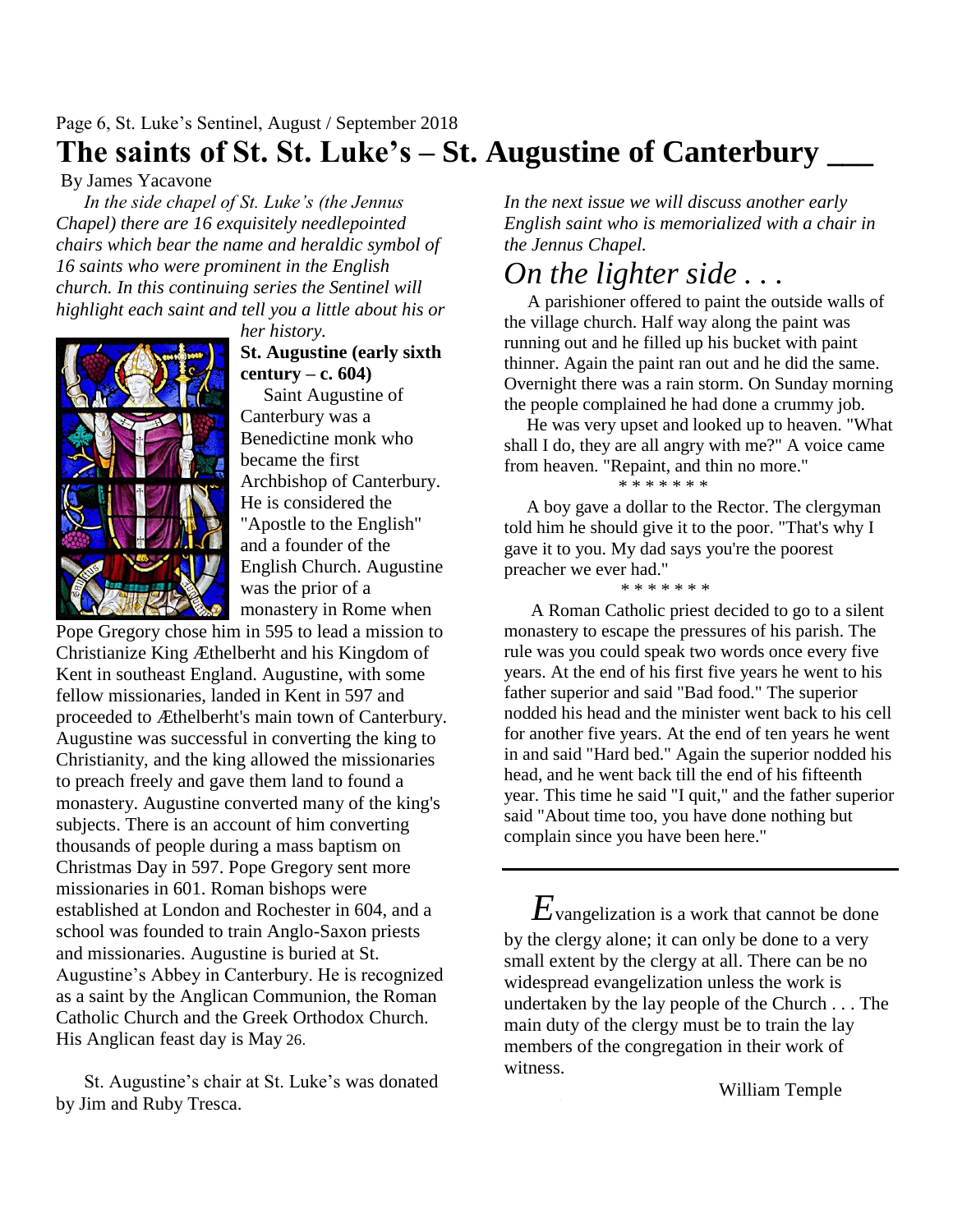# From the Rector

 A much beloved member of St. Luke's, now deceased, George Cary, was fond of telling a story about his grandfather's ambulance service.

His grandfather, B. Marion Reed, was a funeral director in Tampa, Fla. His, like most funeral homes in those days, provided not only funeral services, but transport of the injured and sick.

 Because ambulance service was very competitive in those days, Mr. Reed would buy the back of the telephone directory. Year after year, in bold letters were the words: Memorize this number – 4747 (the company's telephone number in the days before exchanges).

 The message was there so that when an emergency happened – in the days before 911—residences of Hillsborough County – knew whom to call.

 I am reminded of George's story because church people need to be equally prepared and ready to act. When someone says:

 "I've been hearing about your church. I've gone to concerts and other events, and may be interested in visiting one of your services. Who are you?"

 In such cases, we all need to be able to respond quickly and precisely. To that end, MEMORIZE THESE WORDS:

**"Anglican faith and practice is rooted in Scripture, grounded in history and focused on making disciples of Jesus today."**

Of course, each of the three points in this small statement needs to be fleshed out, but they are a starting point.

 In the past, many Churchman have been somewhat reticent in speaking about Christ and His Church. The time has come when that needs to change. In the words of a hymn we sing from time to time: "We have a Gospel to proclaim!" – Good News!

 With the coming of Jesus 2000 years ago, God's reign on "earth as it is in heaven" was launched. This coming might be likened to D-Day landing during the Second World War. A decisive victory was won death itself was conquered -- but there remains a lot of "mopping up" to do.

 Each cell of believers in a geographical location (parish church) is an advance sign of the Kingdom. By the Kingdom I mean the universal reign of God and the putting down of all that is evil. In these cells, God's rule and reign in Christ is already acknowledged.

 In the present time, as we await the return of the King, those in these cells have work to do. They are to bear witness to the true King. They are to live according to precepts. They are to announce Him in word and deed and to make disciples. After all, as some one has said, "Either He is Lord of all, or He is not Lord at all."

 To that end, I urge you to be bold and eager. Love your neighbor enough to invite him or her to join you at worship. Be ready to answer questions about Jesus Christ and His Church.

\* \* \* \* \* \* \* \*

 On a different subject, a 'tip of the Canterbury cap' to Pat McConnell, Patsy Williams and

Judy Brooten for overseeing July's 5<sup>th</sup> Sunday potluck.

# **St. Luke's gets**

### **new verger**

 Newly ordained Deacon William A. "Tony" McConnell is stepping down as St. Luke's verger. The wand – or rather verge – is being passed to Juanita Lebkuecher. Juanita trained as a verger while she and Andy were at Holy Cross Cathedral, Loganville.

 Deacon McConnell's focus will now be on pastoral care. The Rector said:

 "Tony has done a tremendous job in exercising hospitality to visitors and new comers, as well as coordinating logistics at major services, and I know Juanita will bring her own special talents to the job. I thank them both for their faithfulness."

 *St. Luke's Sentinel*, the Parish Paper of St. Luke's Church, is published bi-monthly by St. Luke's Church, 7 Ewing Street, P.O. Box 1821, Blue Ridge, Georgia 30513. Website: www.stlukesblueridge.org Church E-mail: stlukes@tds.net Telephone: (706) 632-8245 Publisher:

 The Rev. Victor H. Morgan Editor: Vacant Recipe Editor: Diane Wikander

Correspondents:

 The Rev. Ron Wikander Neil McDonald Copy Editor: Priscilla McDonald Production:

 Sheila and Tony McConnell

Pam Sebby, Lynn Pigott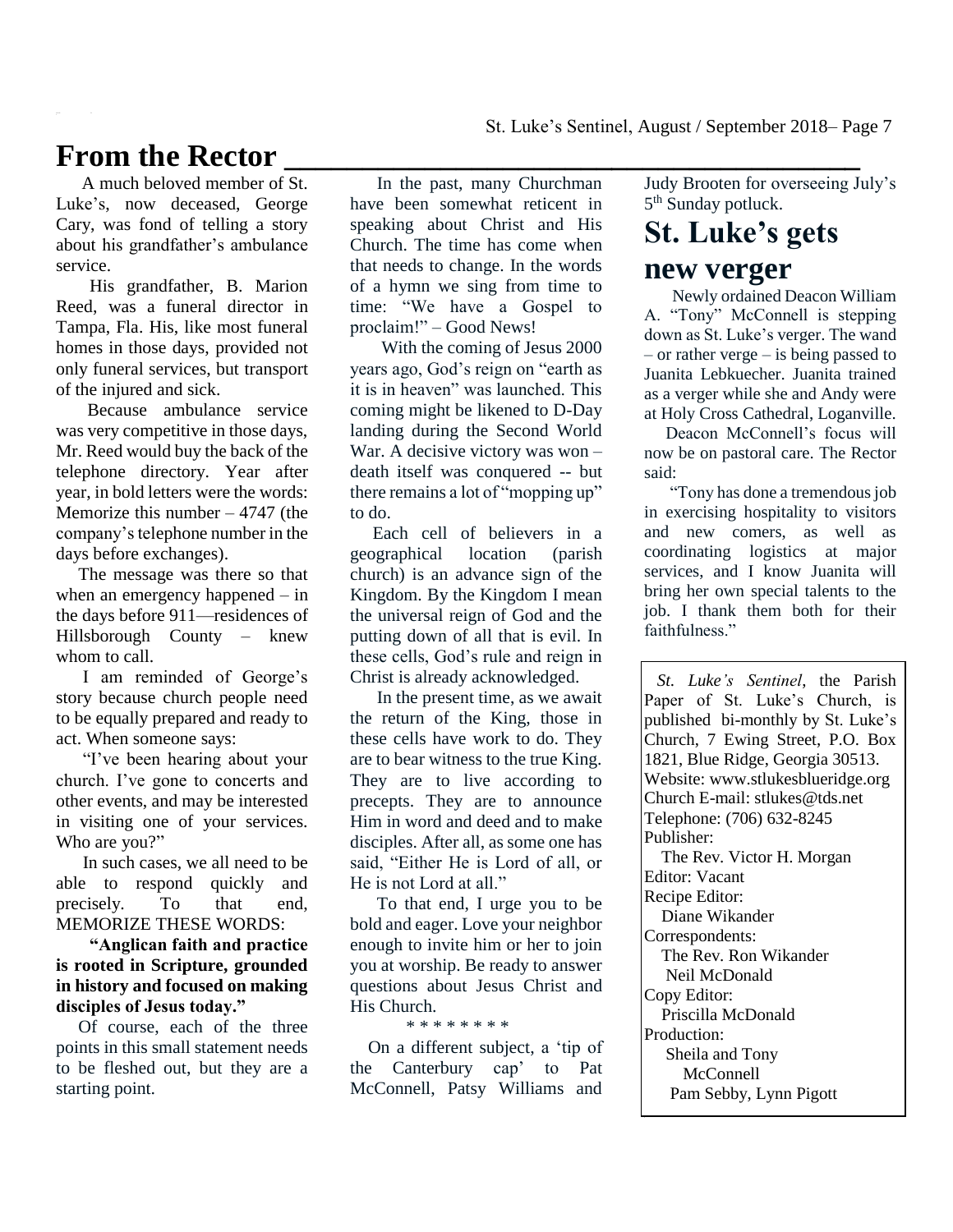### Page 8, St. Luke's Sentinel, August / September 2018 **The friendly voice behind the phone\_\_\_\_\_\_\_\_\_\_\_\_\_\_\_\_\_\_\_\_\_\_\_**

 Those calling the church office on Monday, Wednesday and Friday will likely encounter the exuberant voice of our parish administrator, Pam Sebby. Who is Pam Sebby?

 Pam was born in California and was brought to Arizona at the age of 2 ½. Her mother was born in Mexico, but legally immigrated to the United States in 1959. Her father, meanwhile, hailed from Missouri and came from Norwegian stock.

 Though her father was raised Protestant, her mother was raised Roman Catholic. Pam was baptised in the Roman Catholic church on August, 13, 1953, and received First Holy Communion on Oct. 29, 1960, and was Confirmed on April 4, 1965. Attending church on Sundays, she said, was as natural as breathing.

 Both of her parents were highly intelligent. Moreover, both were given to laughter and song, which may account for Pam's upbeat, positive approach to life.

 Early on, Pam found she liked banking, finance and accounting. For many years she worked at the corporate office of the largest bank in Arizona. Later, she met and married her husband, and they built a small business in the outdoor power equipment industry.

 After selling the business in 1997, they moved to northern Arizona and lived off the grid for 16 years. A solar panel system provided electricity; propane provided energy for stoves and clothes dryers; and wood stoves heated their house, garage and guest house. During this time, Pam worked in the accounting industry.

 In late 2012, she and her husband Dean moved to Ducktown, Tenn. The choice of Tennessee resulted from Dean's enthusiasm for motorcycle riding. For a number of years after relocating, Pam worked at a bank in Cleveland, Tenn. After retiring, and still wanting to stay busy, Pam answered a newspaper advertisement for a three-day-a-week job at St. Luke's.

 "Since coming on board, Pam has brought enough energy and enthusiasm to the parish office to fill a semitruck and then some more," the Rector said. 'She is a blessing, and I give thanks to God for sending her."

 Pam's spiritual journey has taken a number of twists and turns. She reports that her faith was shattered following the death of two of the finest individuals she knew – her mother and brother.

 "For 17 years I was deeply angry at God and tried to live a life without acknowledging His existence," she said. "Way down inside, however, I knew I was wrong."

 Pam's spiritual turnaround took place at the total eclipse of the sun on Aug. 21, 2017.

 "I was not ready for what I saw," she said. "Everything around was enveloped in the darkness of night. I could see Dean (about 15 feet away), but could not see specific facial features."

 "The birds, crickets and cicadas no longer chirped, and the air was instantly cooler," she continued. "It was the most powerful thing I had ever witnessed."

 Continuing she said: "The more I looked around, the more my thoughts turned to what I knew all along: God is orchestrating this – because everything is involved in His creation, and He can do as He sees fit. Seventeen years of denying Him hit me like a ton of bricks, and I knew that was no longer the way I wanted to live. I wanted to get back to having God in my life."

 Following this experience, Pam searched and found a copy of The Living Bible that her mother had given her 28 years earlier and began reading.

 "I was amazed that so many things about our Lord were never pointed out to me during my Catholic upbringing," she said. "The importance of getting in and staying in the Word of God and knowing that He loves all of us cannot be emphasized too much."

 "God moved planets to get me back!" she concluded. "If that's not love, what is?"

#### \* \* \* \* \*

*In all thy ways acknowledge him, and he shall direct thy paths.*

Proverbs 3:6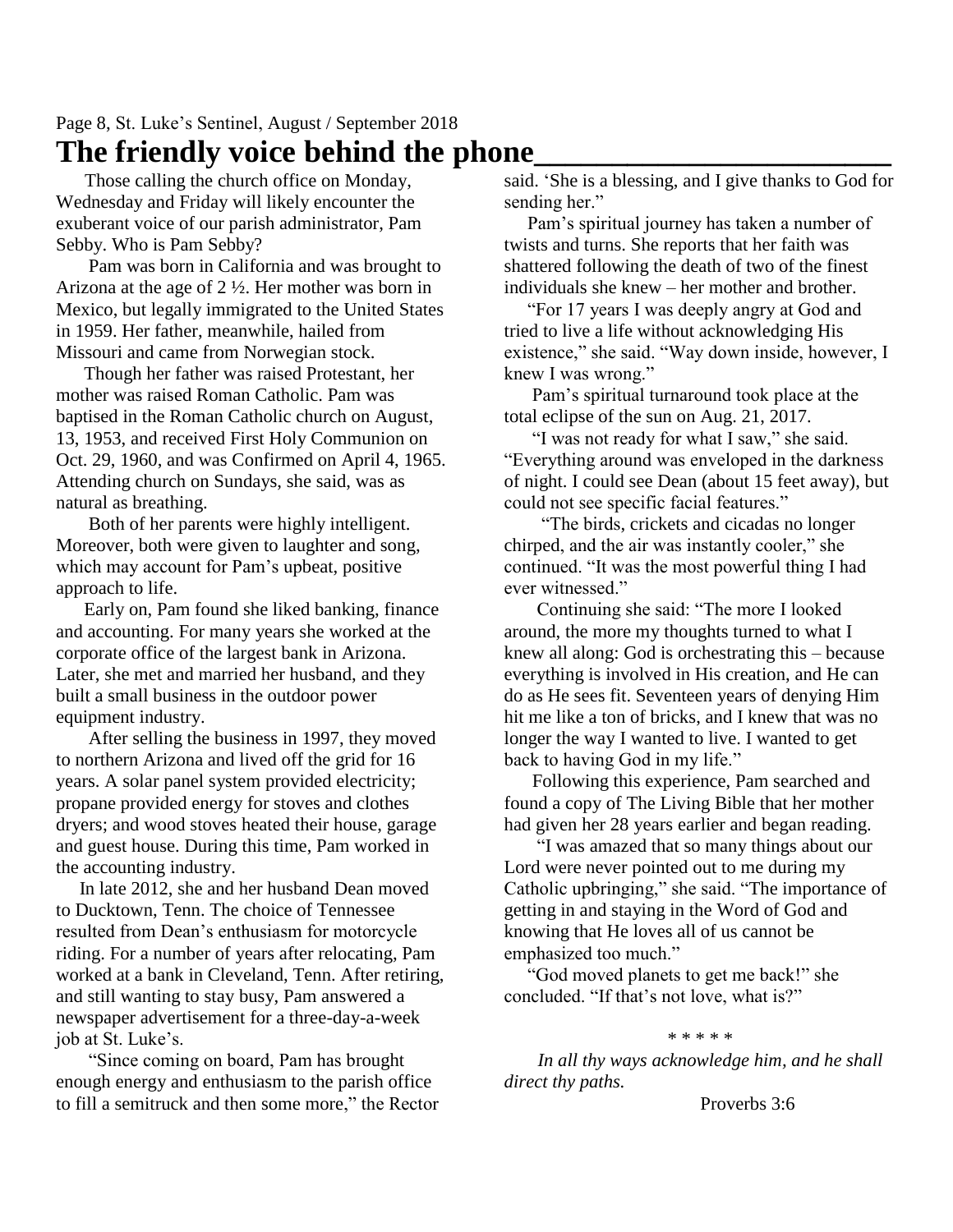# **Birthdays at St. Luke's\_\_\_\_\_\_\_\_\_\_\_\_\_\_\_\_\_\_\_\_\_\_\_\_\_\_\_\_\_\_\_\_\_\_**

| Aug. $26$ – Darlene Dale       | Sept. $12 - Ray$ Pigott     |
|--------------------------------|-----------------------------|
| Aug. $26 -$ Roanne Peck        | Sept. 13 – Darlene Dunnigan |
| Aug. 28 – Kim Wikander Such    | Sept. 13 – Robert Banks     |
| Aug. $29 - Don$ Hess           | Sept. 14 – Cathy Berkinshaw |
| Aug. $31 - Don Evans$          | Sept. 14 – Glenda Robinson  |
| Aug. $31$ – Nance Trice        | Sept. 15 – Sam Sartain      |
| Sept. $03 -$ Don Hayes         | Sept. 16 – Zenda Morgan     |
| Sept. 03 – Mary Jennus         | Sept. $16$ – Finn Thoresen  |
| Sept. 05 – Rose Marie Gorr     | Sept $16$ – Sherron Dearing |
| Sept. $05 -$ Dawn Romig        | Sept. 18 – Jinanne Parrish  |
| Sept. 06 – Eileen Kerr         | Sept. $21 - Gayle$ Hayes    |
| Sept. 07 – Diane Wikander      | Sept. 23 – Robert Skelton   |
| Sept. $07 - Bob$ bie Ostby     | Sept. 23 – Mercedes Misinco |
| Sept. $07 - Jim$ Yacavone      | Sept. $24$ – Clive Hale     |
| Sept. 07 – MaryLynn Kipfmiller | Sept. 24 – Bruce Berkinshaw |
|                                | Sept. 28 – David Elliott    |
| Sept. 09 – Andrew Bruce, Jr.   | Sept. 29 – Darlene McClain  |
| Sept. $12 -$ Jodie Emmons      |                             |
|                                | Sept. 08 – Chloe Howard     |

# **Wedding Anniversaries at St. Luke's\_\_\_\_\_\_\_\_\_\_\_\_\_\_\_\_\_\_\_\_\_**

Aug. 01 – Sam and Shirley Sartain Aug. 05 – Jere and Pat McConnell Aug. 15 – Randy and Dawn Romig Aug. 16 – Bob and Gloria Lee0 Aug. 28 – Ric and Sally Granda Sept. 02 – Pat and Sherron Dearing

- Sept. 07 Gennie and David Elliott Sept. 10 – Andrew and Betty Jane Bruce Sept. 10 – Randy and Mary Hanzlick Sept. 17 – James and Elizabeth Langley
- Sept. 22 Robert and Gwen Skelton
- 

# **Ask the Rector\_\_\_\_\_\_\_\_\_\_\_\_\_\_\_\_\_\_\_\_\_\_\_\_\_\_\_\_\_\_\_\_\_\_\_\_\_**

### **Q. Does the common cup at Holy Communion pose a serious health risk?**

A. No, according to a study conducted by William Burrows and Elizabeth S. Hemmens, both associated with the Department of Bacteriology and Parasitology and the Walter C. Zoller Memorial Dental Clinic, University of Chicago. The reports notes "there has never been an epidemic of infectious disease that has been unequivocally traced to the use of the silver chalice." The complete study is available at: [www.recus.org/resources/CommonCupBacteria.pdf](http://www.recus.org/resources/CommonCupBacteria.pdf)

 Even so, those who prefer not to drink from the common cup cross their arms when it is being administered or receive by intinction. Intinction is a method by which the minister dips the host (consecrated bread) into the wine and places it on the receiver's tongue. An alternative allowed in some churches is those receiving to dip the host into the wine themselves being careful not to allow their fingers to meet the wine.

### **Q. Who chooses the hymns, and on what basis?**

A. Under the Canons of the Church, the Minister is charged with the general oversight of the music in a parish church. Hence, the Minister choses the hymns in most cases. A number of factors go into the selection for each service, but in most cases, they are chosen to complement the Scripture readings and season of the Church. In Trinity-tide – the long 'green season' – when themes are broader, more freedom is permitted.